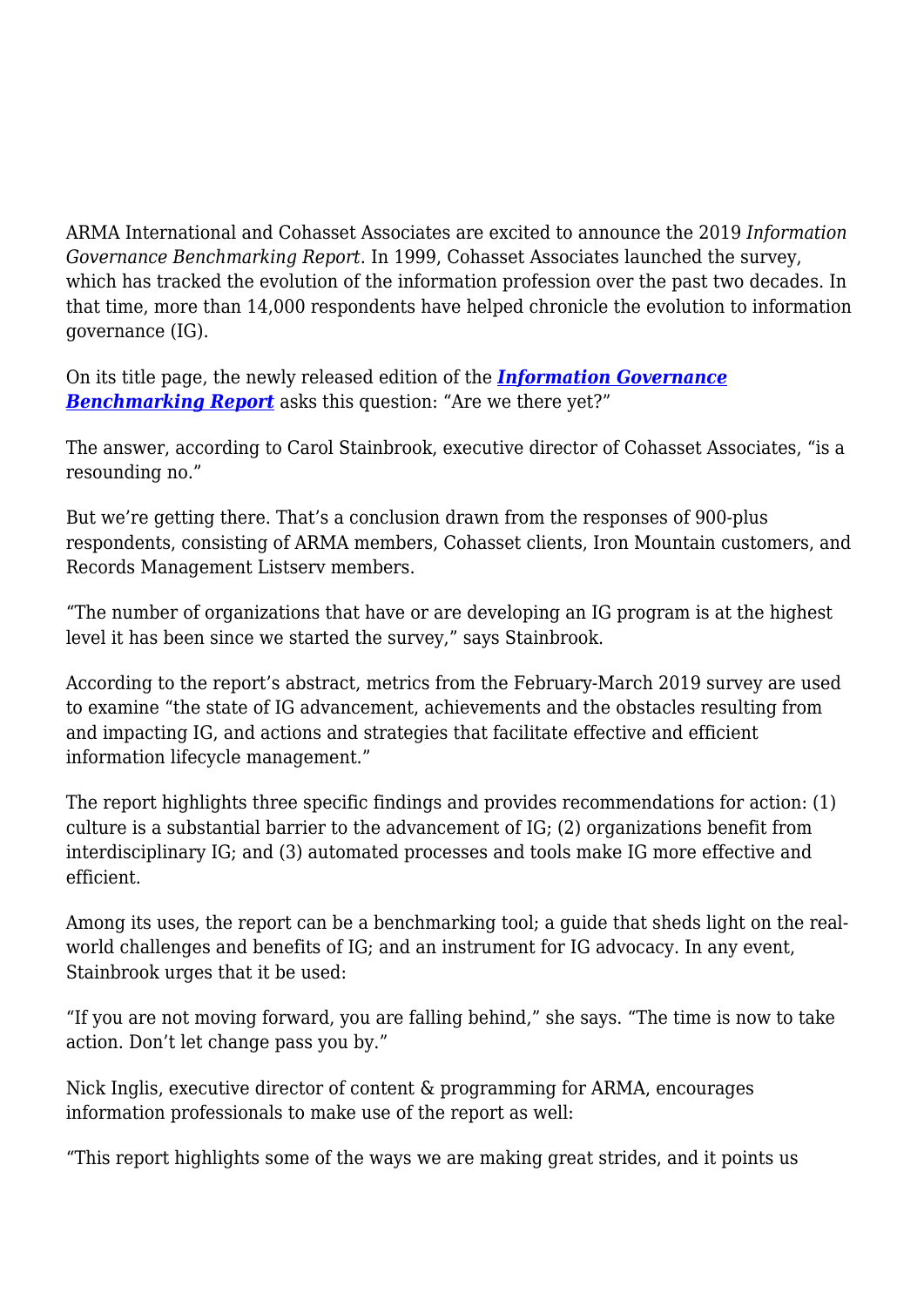towards potential areas of weakness. It's a critical report that we believe all people within the information profession will genuinely benefit from reading and embracing the findings."

The free report is available on **[ARMA's site.](https://armai.informz.net/ARMAI/pages/Cohasset_Benchmarking_Survey_2019)** Iron Mountain provided financial support for this important project.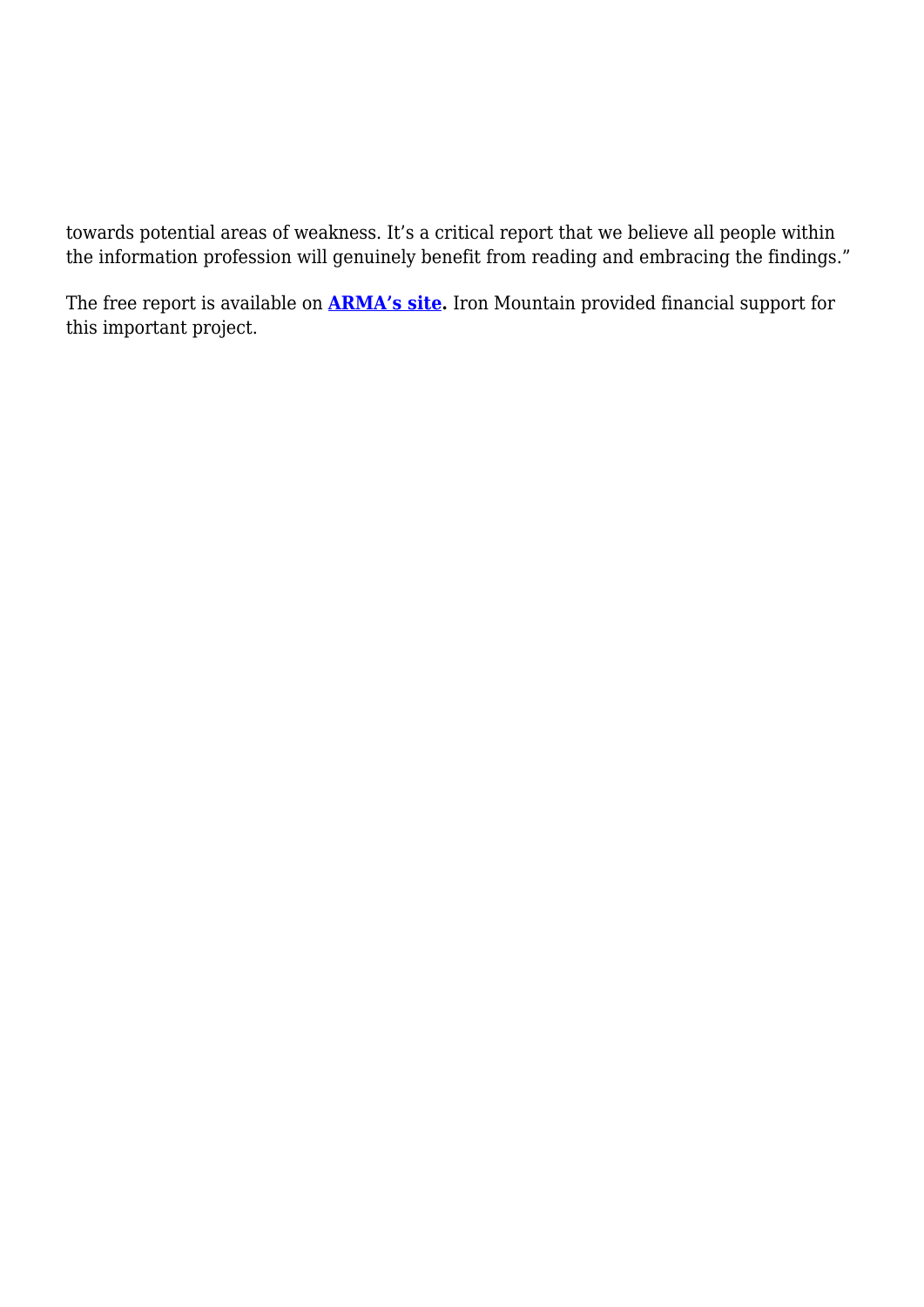## New Cohasset/ARMA Benchmarking Report Says 'We Aren't There Yet'



ARMA International and Cohasset Associates are excited to announce the 2019 Information Governance Benchmarking Report. In 1999, Cohasset Associates launched the survey, which has tracked the evolution of the information profession over the past two decades. In that time, more than 14,000 respondents have helped chronicle the evolution to information governance (IG).

On its title page, the newly released edition of the Information Governance Benchmarking Report asks this question: "Are we there yet?"

The answer, according to Carol Stainbrook, executive director of Cohasset Associates, "is a resounding no."

But we're getting there. That's a conclusion drawn from the responses of 900plus respondents, consisting of ARMA members, Cohasset clients, Iron Mountain customers, and Records Management Listserv members.

"The number of organizations that have or are developing an IG program is at the highest level it has been since we started the survey," says Stainbrook.

According to the report's abstract, metrics from the February-March 2019 survey are used to examine "the state of IG advancement, achievements and the obstacles resulting from and impacting IG, and actions and strategies that facilitate effective and efficient information lifecycle management."